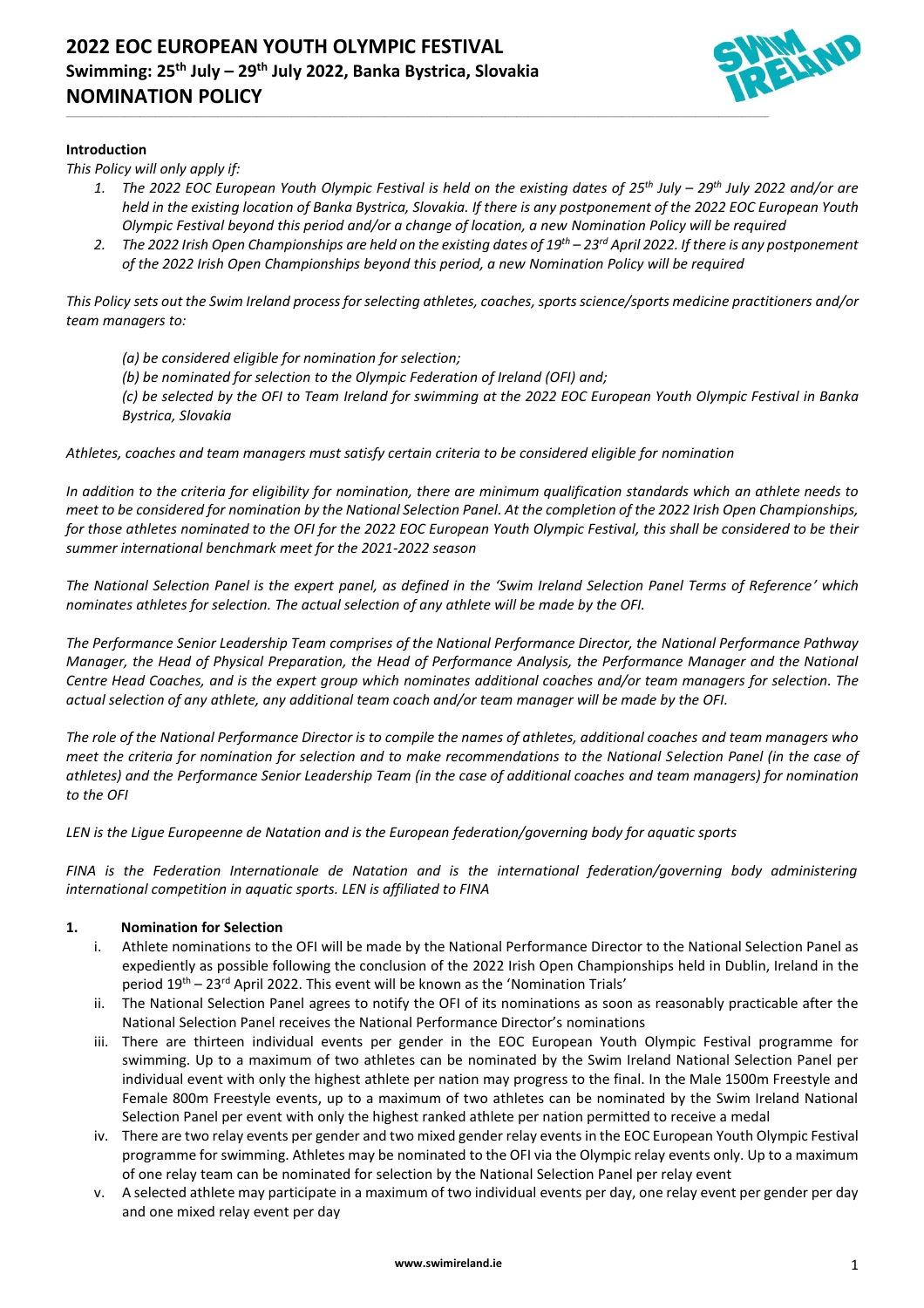

# **2. Nomination Trials**

i. Athlete nominations to the OFI will be made by the National Performance Director to the National Selection Panel following Olympic event performances at the Nomination Trials

\_\_\_\_\_\_\_\_\_\_\_\_\_\_\_\_\_\_\_\_\_\_\_\_\_\_\_\_\_\_\_\_\_\_\_\_\_\_\_\_\_\_\_\_\_\_\_\_\_\_\_\_\_\_\_\_\_\_\_\_\_\_\_\_\_\_\_\_\_\_\_\_\_\_\_\_\_\_\_\_\_\_\_\_\_\_\_\_\_\_\_\_\_\_\_\_\_\_\_\_\_\_\_\_\_\_\_\_\_\_\_\_\_\_\_\_\_\_\_\_\_\_\_\_\_\_\_\_\_\_\_\_\_\_\_\_\_\_\_\_\_\_\_\_\_\_\_\_\_\_\_\_\_\_\_\_\_\_\_\_\_\_\_\_\_\_\_\_\_\_\_\_\_\_\_\_\_\_\_\_\_

ii. In addition to the Athlete Eligibility Criteria set out in Section 4, athletes need to meet certain consideration standards set out in Section 5 and/or Section 6

## **3. Team Size**

- i. The OFI is the body which has the power to select an athlete or member of staff to the Ireland National Team for the 2022 EOC European Youth Olympic Festival
- The OFI will determine the team size and personnel. Under EOC rules, the team may not exceed 16 athletes in size
- iii. The OFI agrees to notify Swim Ireland of its selection or its refusal to select any nominated athlete or member of staff as soon as reasonably practicable after the OFI receives the National Selection Panel's nominations following the Nomination Trials.
- iv. Once an athlete or staff member is formally selected to Team Ireland by the OFI he/she will enter into a Team Ireland Athlete Agreement. This agreement will begin on July 1st 2022.

## **4. Athlete Eligibility**

At the time that the National Performance Director is nominating athletes to the National Selection Panel, athletes must meet the following criteria to be considered to be eligible for nomination:

- i. Be a Male athlete born in the period 2006-2007 inclusive or a Female athlete born in the period 2007-2008 inclusive
- ii. Be an Irish citizen and hold an Irish passport at the time of Advance Data Capture being provided to the OFI;
- iii. Be eligible to represent Ireland as per FINA General Rules 1 & 2 (GR 1 & 2);
- iv. Be a registered Swim Ireland member for the 2021-2022 season;
- v. Be in good standing with Swim Ireland;
- vi. Be available to fulfil all of the Ireland National Team obligations;
- vii. Other than in exceptional circumstances, have accepted their place on the National Programme or their respective Regional Programme in September 2021;
- viii. Comply with the statements and expectations of the Swim Ireland 'On This Performance Team' booklet;
- ix. Not be the subject of a current anti-doping ban, a current doping violation and/or a pending doping violation. Swim Ireland shall inform the OFI immediately of the outcome of any anti-doping test of any athlete who is on the long list if requested by and submitted to the OFI;
- x. Comply with any EOC, OFI and/or FINA eligibility criteria and/or requirements;

Swim Ireland and the OFI, in consultation with FINA and EOC, will decide on any question of eligibility (having regard to all eligibility criteria set by the Swim Ireland, the OFI FINA and the EOC) with the OFI decision being final

## **5. Athlete Nominations (Individual Events)**

- i. To be considered for nomination to the OFI via an Olympic individual event(s), athletes must record a time at the 2022 Irish Open Championships via one of the following routes:
	- In the heats, equal to or better than the individual event Consideration Standards detailed in Table 1
	- In the final, equal to or better than the individual event Consideration Standards detailed in Table 1 (and in all events other than the Male 1500m Freestyle and the Female 800m Freestyle) having already recorded a time in the heats equal to or better than the individual event Consideration Standards detailed in Table 2
- ii. Times in Table 1 and Table 2 can be achieved from individual events only

# **6. Athlete Nominations (Relay Events Only)**

- i. There is no obligation on Swim Ireland to nominate any relay teams
- ii. To be considered for nomination to the OFI via a relay event/s, the fastest four aggregated times recorded from individual events at the Nomination Trials, when combined, will be equal to or better than the Relay Consideration Standard detailed in Table 3. Relay Consideration Standards take a 1.5 second combined takeover differential into consideration and all rounds of competition at the Nomination Trials (heats and or finals) are seen as having equal consideration status

## **7. Athlete Nomination Procedure**

i. At the conclusion of the Nomination Trials, those who have achieved the criteria requirements outlined in Section 4 and Section 5 and/or Section 6 will be considered eligible for nomination to the National Selection Panel by the National Performance Director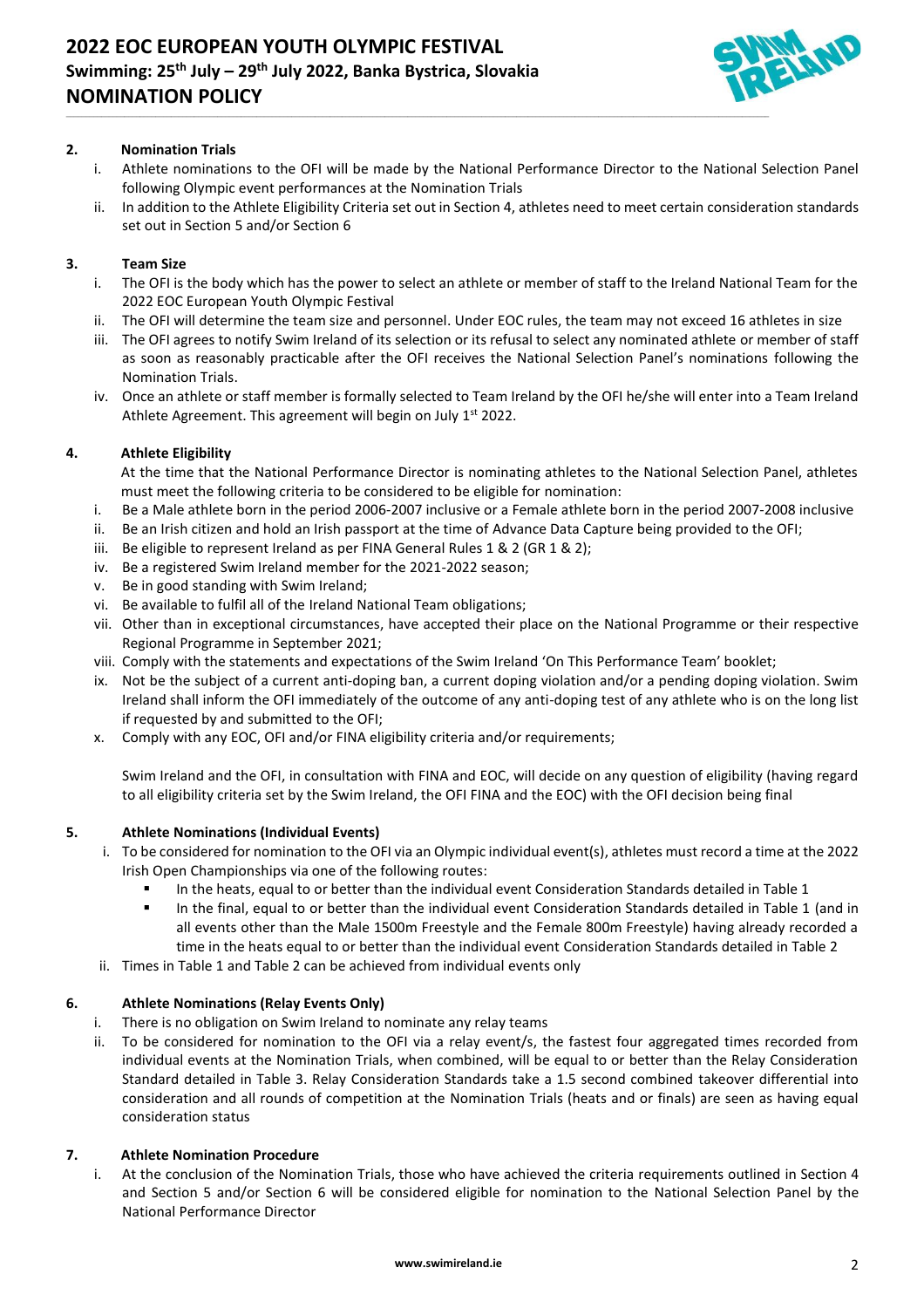

ii. The decision of the National Selection Panel and/or the OFI shall be subject to an Appeals Process (Section 20)

\_\_\_\_\_\_\_\_\_\_\_\_\_\_\_\_\_\_\_\_\_\_\_\_\_\_\_\_\_\_\_\_\_\_\_\_\_\_\_\_\_\_\_\_\_\_\_\_\_\_\_\_\_\_\_\_\_\_\_\_\_\_\_\_\_\_\_\_\_\_\_\_\_\_\_\_\_\_\_\_\_\_\_\_\_\_\_\_\_\_\_\_\_\_\_\_\_\_\_\_\_\_\_\_\_\_\_\_\_\_\_\_\_\_\_\_\_\_\_\_\_\_\_\_\_\_\_\_\_\_\_\_\_\_\_\_\_\_\_\_\_\_\_\_\_\_\_\_\_\_\_\_\_\_\_\_\_\_\_\_\_\_\_\_\_\_\_\_\_\_\_\_\_\_\_\_\_\_\_\_\_

#### **8. Head Coach**

i. The Head Swimming Coach at the 2022 EOC European Youth Olympic Festival will be nominated by the National Performance Director to the Performance Senior Leadership Team following the Nomination Trials.

#### **9. Team Coach Eligibility**

- Depending on the size of the Team Ireland Team, any additional coach to be considered eligible for nomination by the Performance Senior Leadership Team must meet the following criteria:
- i. Be a registered Swim Ireland member for the 2021-2022 season;
- ii. Be in good standing with Swim Ireland;
- iii. Be a full time resident within Ireland;
- iv. Be a practising coach within an Irish swimming programme;
- v. Be holders of the Swim Ireland Level 3 Coaching Certificate or international equivalent or be enrolled on a Level 3 Coaches Course at the time of nomination;
- vi. Hold a Swim Ireland Coaching Licence;
- vii. Be available to fulfil the obligations of the Ireland National Team;
- viii. Other than in exceptional circumstances, have provided firsthand service or support as a coach as part of the National Programme or Regional Programme in the period  $1^{st}$  September 2020 – 30<sup>th</sup> April 2022 (where offered/requested);
- ix. Comply with the statements and expectations of the Swim Ireland 'On This Performance Team' booklet

#### **10. Team Coach Nomination Procedure**

- i. Subject to coaches meeting the criteria as set out in Section 9, one or more additional coaches may be jointly recommended by the National Performance Director and National Performance Pathway Manager and where so recommended, may be nominated by the Performance Senior Leadership Team
- ii. Team Coaches may be nominated in an offsite (Holding Camp only), onsite (EOC European Youth Olympic Festival only) and/or combined (Holding Camp and EOC European Youth Olympic Festival) role and such nominations will be reflective of the Team size, available accreditations, the needs of the individual athletes and/or relays nominated, as well as considering the optimum balance of the Team as a whole. As such, a Team Coach may not be required/nominated

### **11. Team Manager Eligibility**

Depending on the size of Team Ireland, any team manager to be considered eligible for nomination by the Performance Senior Leadership Team must meet the following criteria:

- i. Be a registered Swim Ireland member for the 2021-2022 season;
- ii. Be in good standing with Swim Ireland;
- iii. Be a full time resident within Ireland;
- iv. Be holders of the Swim Ireland Level 2 Team Management Certificate or international equivalent;
- v. Be available to fulfil the obligations of the Ireland National Team;
- vi. Other than in exceptional circumstances, team managers will not be the parent or guardian of an athlete member of the Team;
- vii. Other than in exceptional circumstances, have provided firsthand service or support as a team manager as part of the National Programme or Regional Programme in the period  $1<sup>st</sup>$  September 2020 – 30<sup>th</sup> April 2022 (where offered/requested);
- viii. Comply with the statements and expectations of the Swim Ireland 'On This Performance Team' booklet

#### **12. Team Manager Nomination Procedure**

- i. Subject to the team manager meeting the criteria as set out in Section 11, a team manager may be jointly recommended by the National Performance Director and National Performance Pathway Manager and where so recommended, may be nominated to the OFI by the Performance Senior Leadership Team
- ii. Team managers may be nominated in an offsite (Holding Camp only), onsite (EOC European Youth Olympic Festival only) and/or combined (Holding Camp and EOC European Youth Olympic Festival) role and such nominations will be reflective of the Team size, available accreditations, the needs, age and gender balance of the individual athletes and/or relays nominated, as well as considering the optimum balance of the Team as a whole. As such, a Team Manager may not be required/nominated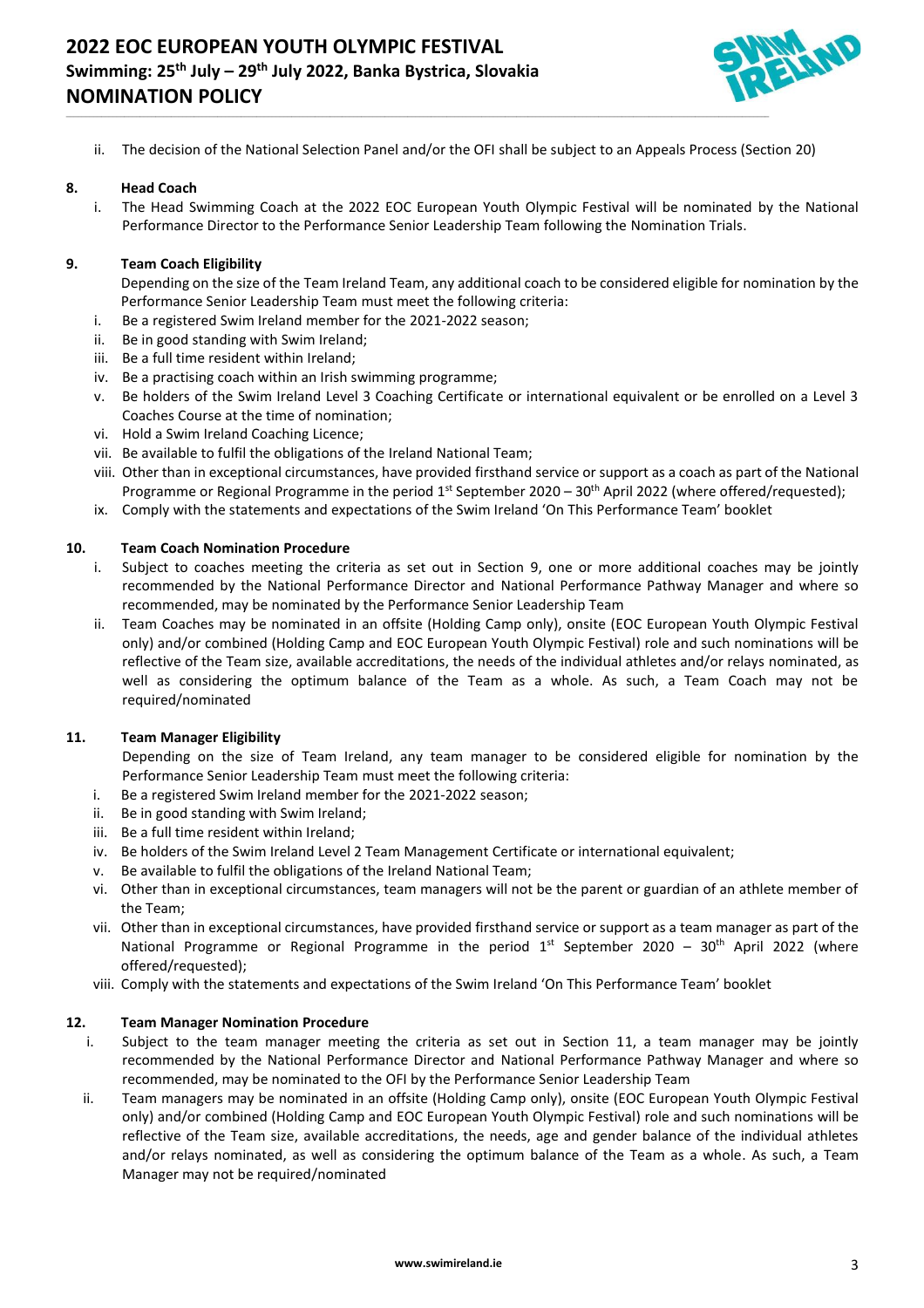

# **13. Team Obligations**

In order to be formally selected to Team Ireland, athletes and staff will be required to sign the Team Ireland Athlete/Staff Agreement. This Agreement will be sent to athletes and staff upon approval of their nomination by Swim Ireland. In addition to the OFI obligations, Swim Ireland oblige all athletes selected by the OFI to:

- i. Compete in the 2022 LEN European Junior Championships (if selected)
- ii. Compete in the 2022 FINA World Junior Championships (if selected)
- iii. Complete, sign and comply with the Swim Ireland National Team Code of Conduct
- iv. Comply with the OFI Team Members Agreement
- v. Complete a Swim Ireland Medical Form prior to competing at the 2022 EOC European Youth Olympic Festival

\_\_\_\_\_\_\_\_\_\_\_\_\_\_\_\_\_\_\_\_\_\_\_\_\_\_\_\_\_\_\_\_\_\_\_\_\_\_\_\_\_\_\_\_\_\_\_\_\_\_\_\_\_\_\_\_\_\_\_\_\_\_\_\_\_\_\_\_\_\_\_\_\_\_\_\_\_\_\_\_\_\_\_\_\_\_\_\_\_\_\_\_\_\_\_\_\_\_\_\_\_\_\_\_\_\_\_\_\_\_\_\_\_\_\_\_\_\_\_\_\_\_\_\_\_\_\_\_\_\_\_\_\_\_\_\_\_\_\_\_\_\_\_\_\_\_\_\_\_\_\_\_\_\_\_\_\_\_\_\_\_\_\_\_\_\_\_\_\_\_\_\_\_\_\_\_\_\_\_\_\_

- vi. Commit to the values of the Swim Ireland National Programme Athlete Charter
- vii. Abide by the Uniform Policy, the Media Policy, the Appearances Policy, the Betting, Gambling & Integrity Policy and the Sports Supplements Policy of the Swim Ireland National Team
- viii. At the date of the decision of the National Selection Panel of nominations, all nominated athletes must ensure that they are making the required Kitman submission each training day
- ix. Comply with Swim Ireland, OFI and FINA swimwear regulations
- Adhere to all prescribed travel arrangements which might involve different travel dates to other members of the Team
- xi. Not take holidays/elected periods away from training between the Nomination Trials and the 2022 EOC European Youth Olympic Festival
- xii. Not attend overseas camps and/or overseas competitions between the Nomination Trials and the 2022 EOC European Youth Olympic Festival without prior written approval from the National Performance Pathway Manager
- xiii. Make themselves available for all Ireland National Team activities designated by the National Performance Pathway Manager (including, but not limited to, preparation camps and a holding camp) as part of or in addition to the National Programme or Regional Programme. No Ireland National Team member will be allowed to leave a National Team camp or undertake any activities that are not directly relevant to the National Team camp, including any external media, sponsor or social activities. Failure to attend the required activities could result in an athlete being denominated and/or de-selected. Under exceptional circumstances, written approval to be excluded from activities can be given by the National Performance Pathway Manager
- xiv. Nominated athletes, team coaches, team managers and Swim Ireland agree not to disclose any selected name to the press or any other media (including their own social media) until the OFI have themselves announced this to the press and other media.
- xv. Nominated athletes, team coaches, team managers and Swim Ireland agree to abide by other relevant OFI requirements

# **14. Team Uniform/Kit**

- i. All Team uniform and kit (other than racing suits and swim caps) will be provided for and to the Team by the OFI
- ii. All Team racing suits and swim caps will be provided for and to the Team by Swim Ireland or the OFI
- iii. Athletes accepting racing suits from Swim Ireland and/or the OFI must wear them (or another branded suit of the same sponsor) for all of their races. Athletes may exercise 'freedom of choice' in the wearing of a non-sponsor suit, but such a suit must be unbranded

# **15. Competitive Readiness**

'Competitive Readiness' means the combined professional opinion of the National Performance Director and the National Performance Pathway Manager following advice, where necessary, from a member/s of the OFI Medical Team as to the ability of an athlete who has been selected to represent Team Ireland at the 2022 EOC European Youth Olympic Festival to achieve an equal or superior performance in their selected Olympic event(s) over their performance achieved to qualify for selection

- i. Athletes who, in the opinion of the National Performance Director and the National Performance Pathway Manager, do not remain Competitively Ready by reason of lack of fitness, injury, illness, application to training, performance behaviour or other reasons, may have their nomination withdrawn in advance of OFI selection.
- ii. Athletes and their home programme coaches shall immediately report any injury, illness, change in training, change in application to training and/or performance behaviour, that could affect their ability to compete at their highest level at the 2022 EOC European Youth Olympic Festival, to the National Performance Director and the National Performance Pathway Manager in writing, via e-mail
- In the case of lack of fitness, injury or illness, it shall be necessary for the National Performance Director and the National Performance Pathway Manager to consider recommendations made by a member/s of the OFI Medical Team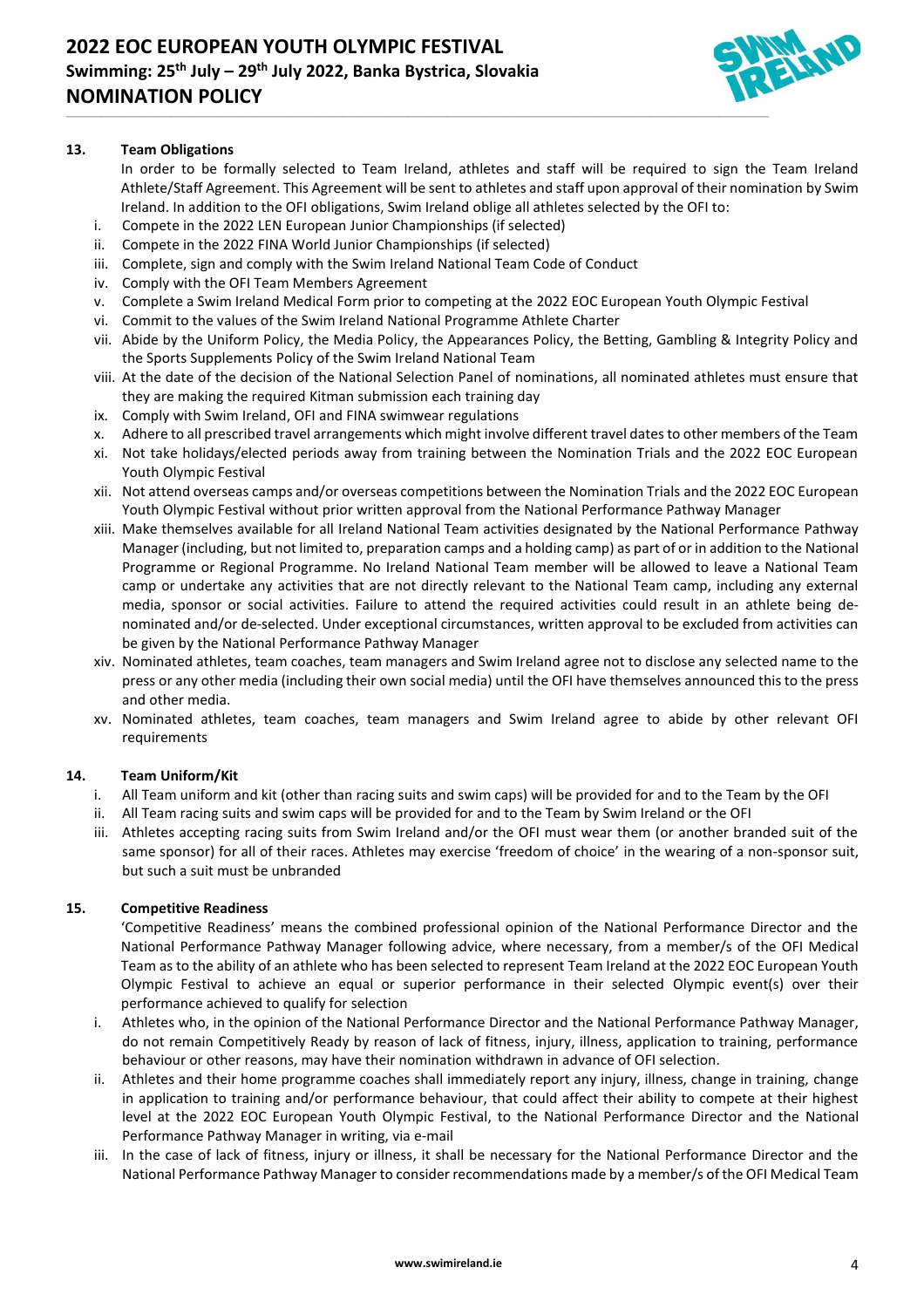# **2022 EOC EUROPEAN YOUTH OLYMPIC FESTIVAL Swimming: 25th July – 29th July 2022, Banka Bystrica, Slovakia NOMINATION POLICY**



iv. In advance of official selection to Team Ireland, it shall not be necessary for the National Performance Director and the National Performance Pathway Manager to seek recommendations from a member/s of the OFI Medical Team in order to withdraw an athlete's nomination in relation to training application issues, performance behaviour issues or other reasons

\_\_\_\_\_\_\_\_\_\_\_\_\_\_\_\_\_\_\_\_\_\_\_\_\_\_\_\_\_\_\_\_\_\_\_\_\_\_\_\_\_\_\_\_\_\_\_\_\_\_\_\_\_\_\_\_\_\_\_\_\_\_\_\_\_\_\_\_\_\_\_\_\_\_\_\_\_\_\_\_\_\_\_\_\_\_\_\_\_\_\_\_\_\_\_\_\_\_\_\_\_\_\_\_\_\_\_\_\_\_\_\_\_\_\_\_\_\_\_\_\_\_\_\_\_\_\_\_\_\_\_\_\_\_\_\_\_\_\_\_\_\_\_\_\_\_\_\_\_\_\_\_\_\_\_\_\_\_\_\_\_\_\_\_\_\_\_\_\_\_\_\_\_\_\_\_\_\_\_\_\_

- v. In the case of lack of fitness, injury or illness, such athletes may be subject to a 'Proof of Readiness Test' to be determined by the National Performance Director, the National Performance Pathway Manager and appropriate a member/s of the OFI Medical Team. The Proof of Readiness test will consist of a controlled performance such as a competition or an observed test or a time trial
- vi. Athletes who are notified of a Competitive Readiness concern shall not travel with Team Ireland to any Team event including the 2022 EOC European Youth Olympic Festival and/or an associated Holding Camp, unless and until the opinion of the National Performance Director and National Performance Pathway Manager has been communicated to that athlete that the athlete does meet their opinion of Competitive Readiness.
- vii. If the athlete is at either the 2022 EOC European Youth Olympic Festival or the associated Holding Camp and the opinion of the OFI Medical Team, the Head Coach and the Chef De Mission is that the athlete is not Competitively Ready, then he or she may be required to return home immediately.
- viii. In advance of official selection by the OFI, the opinion on Competitive Readiness made by the National Performance Director and the National Performance Pathway Manager is final

# **16. Withdrawal & Removals**

- At any stage an athlete, team coach, team manager or sports science/sports medicine practitioner may withdraw from the nominated Team but may only do so in extenuating circumstances
- i. An athlete, team coach or team manager may be removed from:
- a. Eligibility for nomination, or;
- b. Nomination for selection, or;
- c. Selection by Team Ireland for any of the following reasons:
- Behaviour that is inconsistent with the Swim Ireland Team Code of Conduct. A copy of this document is available via [performance@swimireland.ie;](mailto:performance@swimireland.ie)
- Found to be in violation of any anti-doping policy or procedure as outlined by Swim Ireland, Sport Ireland and/or the World Anti-Doping Agency (WADA);
- Unable or unwilling to fully comply with the OFI/Team Ireland Obligations (Section 13)
- Decline selection to or withdraw from the 2022 EOC European Youth Olympic Festival
- ii. An athlete may have their nomination withdrawn if he/she, in the opinion of the National Performance Director and National Performance Pathway Manager, does not have Competitive Readiness (Section 15)
- iii. At all times post official selection and signing of the Team Ireland athlete agreement, Team Ireland policy on appeals will apply

## **17. Replacement or Addition**

- i. If an athlete, team coach, team manager or sports science/sports medicine practitioner is removed from or withdraws from the nomination or selection, that individual may be replaced by another eligible individual who meets the required standards set out in this Policy and in accordance with the EOC Late Athlete Replacement Policy
- ii. The National Performance Director and the National Performance Pathway Manager, where in their combined opinion it is in the best interests of Team Ireland, may recommend that any number of additional athletes, team coaches and/or team managers be added to the selected Team, subject to such additional individuals meeting the required standards set out in this Policy
- iii. Any replacement or addition of an individual shall be made by way of nomination by the National Performance Director to the National Selection Panel (in the case of athletes) or the Performance Senior Leadership Team (in the case of team coaches, team managers and/or sports science/sports medicine practitioners). Final selection decisions to Team Ireland remain with the OFI

# **18. Unforeseen Circumstances**

i. In the event that this Policy is silent on any matter which arises in the administration or application or interpretation of any nomination/selection process or decision, then the National Selection Panel shall have discretion to determine any issue as they deem fit so long as it is exercised fairly and quickly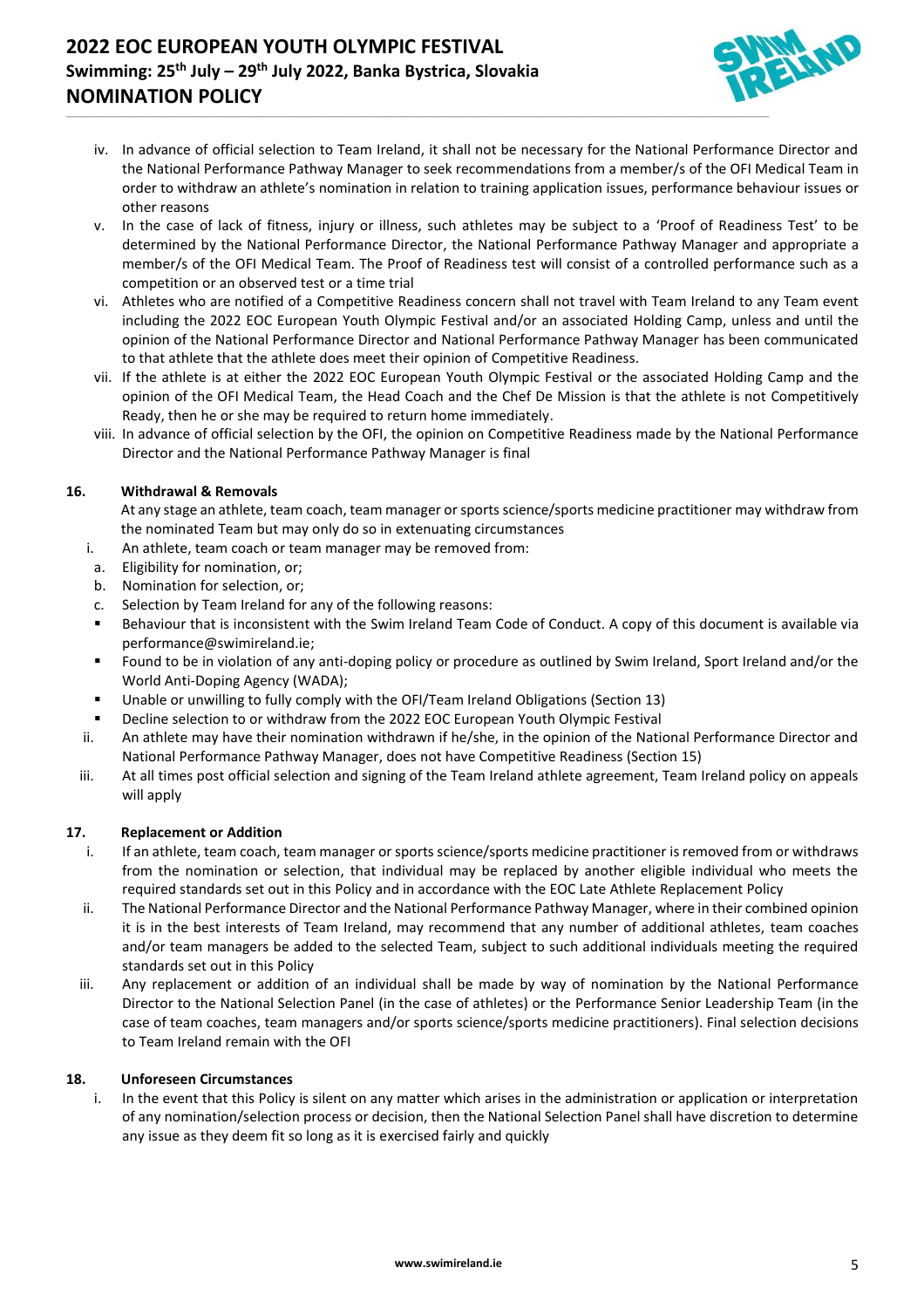

# **19. Amendments**

i. Subject to OFI approval, the Performance Senior Leadership Team reserves the right to make changes to this Policy which, in its discretion, are necessary. No such changes shall be made after the commencement of the Nomination Trials unless the changes relate to the National Selection Panel exercising its discretion under the 'Unforeseen Circumstances' provisions (Section 18)

\_\_\_\_\_\_\_\_\_\_\_\_\_\_\_\_\_\_\_\_\_\_\_\_\_\_\_\_\_\_\_\_\_\_\_\_\_\_\_\_\_\_\_\_\_\_\_\_\_\_\_\_\_\_\_\_\_\_\_\_\_\_\_\_\_\_\_\_\_\_\_\_\_\_\_\_\_\_\_\_\_\_\_\_\_\_\_\_\_\_\_\_\_\_\_\_\_\_\_\_\_\_\_\_\_\_\_\_\_\_\_\_\_\_\_\_\_\_\_\_\_\_\_\_\_\_\_\_\_\_\_\_\_\_\_\_\_\_\_\_\_\_\_\_\_\_\_\_\_\_\_\_\_\_\_\_\_\_\_\_\_\_\_\_\_\_\_\_\_\_\_\_\_\_\_\_\_\_\_\_\_

- ii. Subject to OFI approval, the Performance Senior Leadership Team reserves the right to review and modify this Policy or a decision related to the nomination/selection process in the case of rule or policy changes from the EOC and/or FINA that affect the criteria set out in this Policy
- iii. Any changes to this Policy shall be communicated via [www.swimireland.ie](http://www.swimireland.ie/)

| Table 1       |                          |                      |  |  |  |
|---------------|--------------------------|----------------------|--|--|--|
| <b>MALE</b>   |                          | <b>FEMALE</b>        |  |  |  |
| Consideration | Event                    | <b>Consideration</b> |  |  |  |
| Time          |                          | <b>Time</b>          |  |  |  |
| 23.95         | 50m Freestyle            | 27.04                |  |  |  |
| 52.67         | 100m Freestyle           | 58.59                |  |  |  |
| 1:55.62       | 200m Freestyle           | 2:08.15              |  |  |  |
| 4:06.40       | 400m Freestyle           | 4:30.62              |  |  |  |
| N/A           | 800m Freestyle           | 9:19.33              |  |  |  |
| 16:17.01      | 1500m Freestyle          | N/A                  |  |  |  |
| 58.35         | <b>100m Backstroke</b>   | 1:05.44              |  |  |  |
| 2:07.52       | 200m Backstroke          | 2:21.57              |  |  |  |
| 1:04.53       | 100m Breaststroke        | 1:12.82              |  |  |  |
| 2:20.75       | <b>200m Breaststroke</b> | 2:37.58              |  |  |  |
| 56.12         | 100m Butterfly           | 1:03.00              |  |  |  |
| 2:06.05       | 200m Butterfly           | 2:19.55              |  |  |  |
| 2:09.34       | 200 <sub>m</sub> IM      | 2:23.62              |  |  |  |
| 4:38.08       | 400m IM                  | 5:05.70              |  |  |  |

| ٩ | ۰. |  |
|---|----|--|

| <b>MALE</b>   |                        | <b>FEMALE</b>        |
|---------------|------------------------|----------------------|
| Consideration | Event                  | <b>Consideration</b> |
| Time          |                        | Time                 |
| 24.43         | 50m Freestyle          | 27.58                |
| 53.72         | 100m Freestyle         | 59.76                |
| 1:57.93       | 200m Freestyle         | 2:10.71              |
| 4:11.33       | 400m Freestyle         | 4:36.03              |
| N/A           | 800m Freestyle         | N/A                  |
| N/A           | 1500m Freestyle        | N/A                  |
| 59.52         | <b>100m Backstroke</b> | 1:06.75              |
| 2:10.07       | 200m Backstroke        | 2:24.40              |
| 1:05.82       | 100m Breaststroke      | 1:14.28              |
| 2:23.57       | 200m Breaststroke      | 2:40.73              |
| 57.24         | 100m Butterfly         | 1:04.26              |
| 2:08.57       | 200m Butterfly         | 2:22.34              |
| 2:11.93       | 200m IM                | 2:26.49              |
| 4:43.64       | 400m IM                | 5:11.81              |